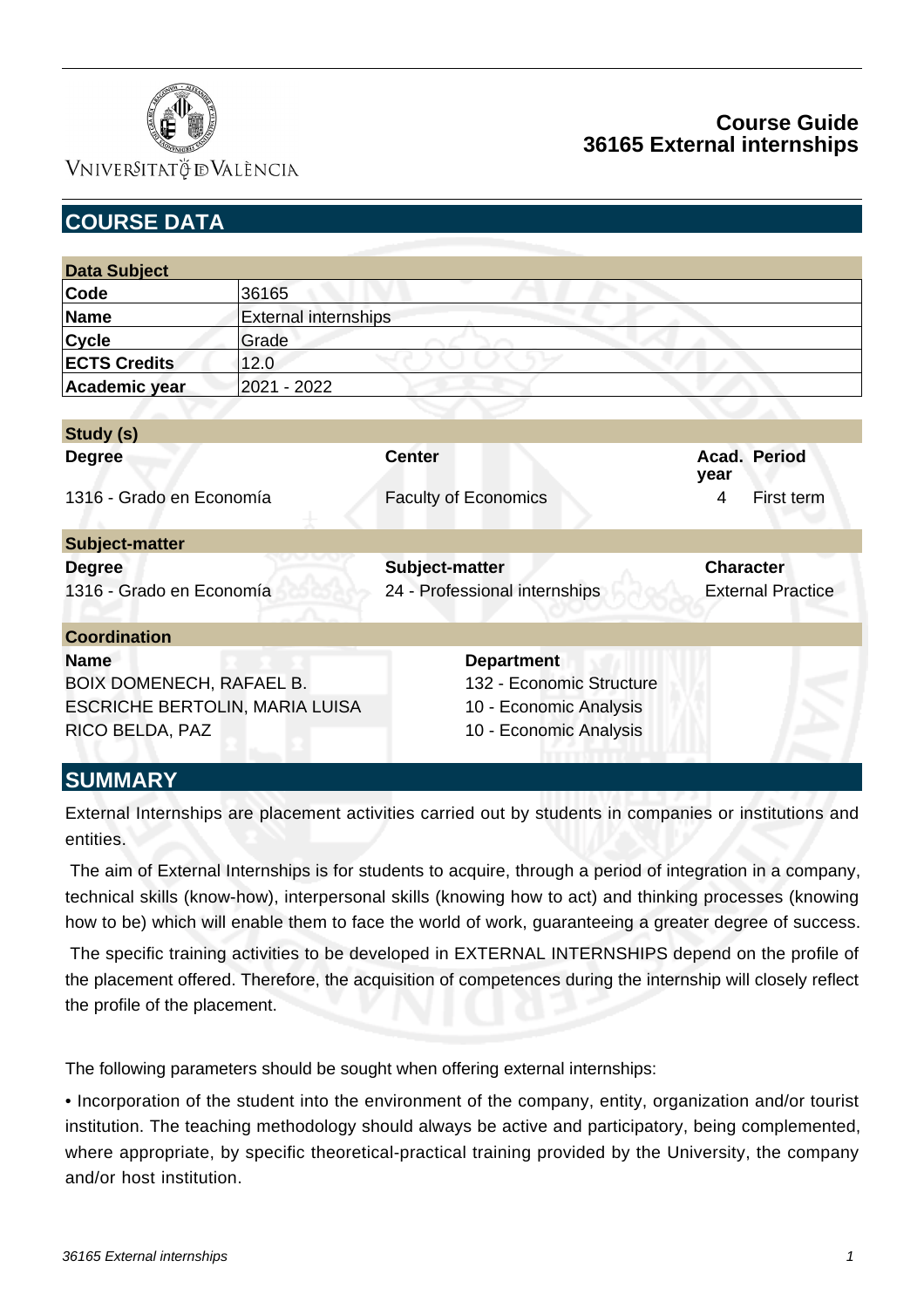

# VNIVERSITATÖ IDVALÈNCIA

## **Course Guide 36165 External internships**

• Experience of professional practices with the objective of comparing the theoretical knowledge acquired during the degree with the practical knowledge gained in the company/organization/institution.

• The completion of tasks that test the critical and reflective capacity of the student and put into practice their ability to analyse and synthesize the areas studied.

Each centre of the Universitat de València has an Internship Committee, the body in charge of organization and academic supervision in coordination with the Academic Commissions of the degrees attached to the centre and with the support of the University-Business Foundation of Valencia (ADEIT).

The Faculty of Economics´ Student Guide to External Internships can offer further information:

[https://www.uv.es/econdocs/Practicas/guia/Guia\\_practicas\\_en](https://www.uv.es/econdocs/Practicas/guia/Guia_practicas_en)

# **PREVIOUS KNOWLEDGE**

**Relationship to other subjects of the same degree**

There are no specified enrollment restrictions with other subjects of the curriculum.

#### **Other requirements**

See Requirements in the Faculty of Economics´ Student Guide to External Internships:

https://www.uv.es/econdocs/Practicas/guia/Guia\_practicas\_en

# **OUTCOMES**

#### **1316 - Grado en Economía**

- Show critical thinking skills.
- Show ethical commitment and social responsibility at work, respect the environment and human rights and promote equality between men and women and the culture of peace.
- Be able to collect and analyse information.
- Have oral and written communication skills in the native language.
- Have decision-making skills and be able to apply knowledge to practice.
- Be able to work in a team (including interdisciplinary teams).
- Be able to learn autonomously.
- Be able to use ICTs.
- Be able to use English in a professional environment.
- Apply the principles of economic analysis (rational decision) to the diagnosis and resolution of problems.
- Be able to prepare and defend an economic report.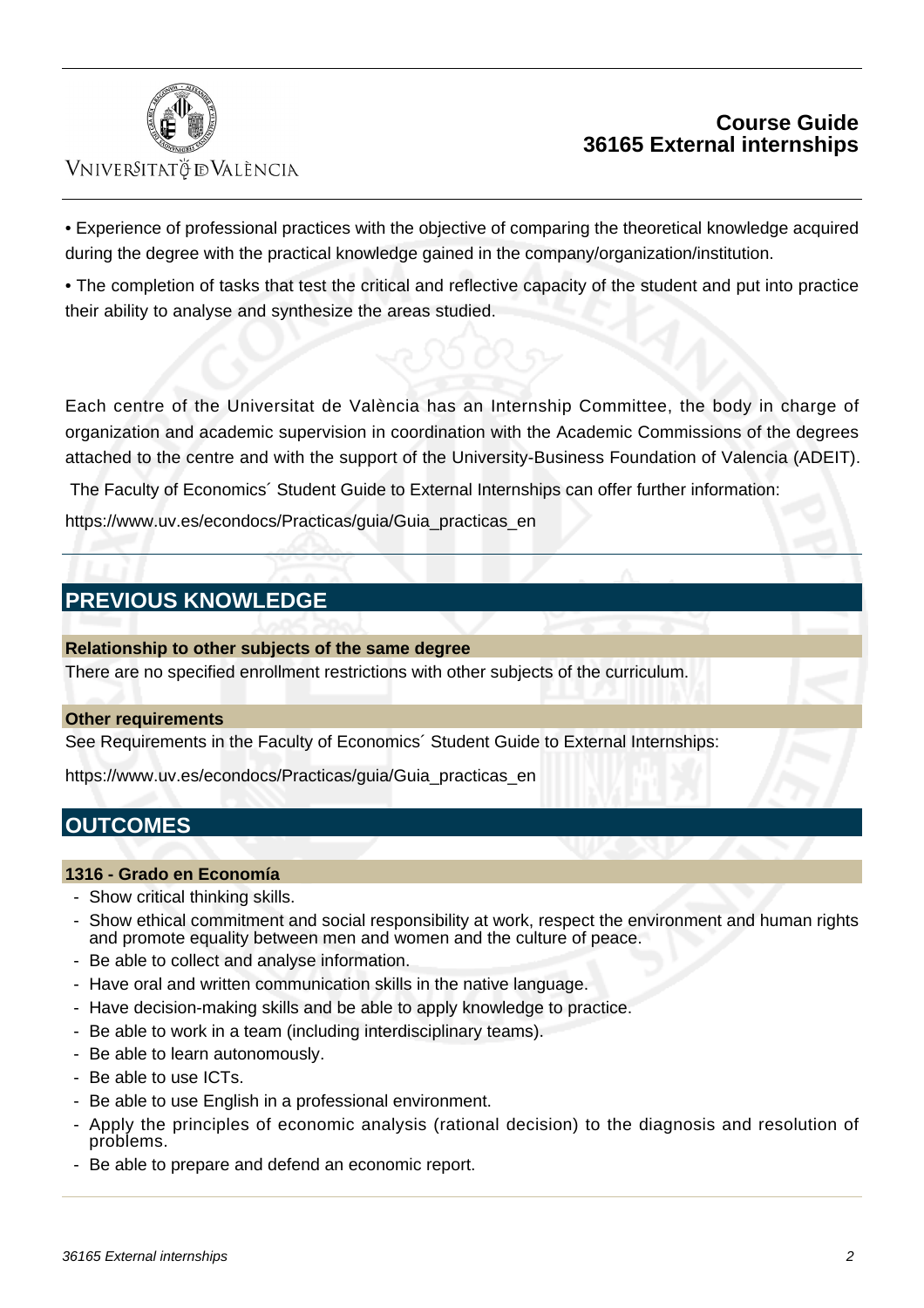

### **Course Guide 36165 External internships**

### VNIVERSITATÖ IDVALÈNCIA

- Understand the general operating system of the different functional areas and their importance within the company/institution.

- Learn in a practical and active way the operation of each department and its interrelations.
- Acquire skills and knowledge of each of the essential tasks that are developed in the departments.
- Analyse the organizational model of the company and the processes related to it.
- Be able to integrate into existing working teams.
- Apply the knowledge acquired throughout the degree programme.
- Learn to respect the hierarchical structure.
- Learn to show initiative and know how to communicate ideas clearly.
- Assume the principles that govern work: respect, punctuality and order.

# **DESCRIPTION OF CONTENTS**

**1. Training program**

See Training Programs in the Faculty of Economics´ Student Guide to External Internships:

http://go.uv.es/v2SHRpC

### **WORKLOAD**

| <b>ACTIVITY</b>   |              | <b>Hours</b> | % To be attended |
|-------------------|--------------|--------------|------------------|
| <i>Internship</i> |              |              | 00               |
|                   | <b>TOTAL</b> | 0,00         |                  |

### **TEACHING METHODOLOGY**

• Placement in companies, entities, organizations and/or tourism institutions, developing varied tasks depending on the profile of the position held, and complemented where appropriate with theoreticalpractical training being put into practice.

- Attendance at supervisory meetings with the company tutor
- Attendance at supervisory meetings with the academic tutor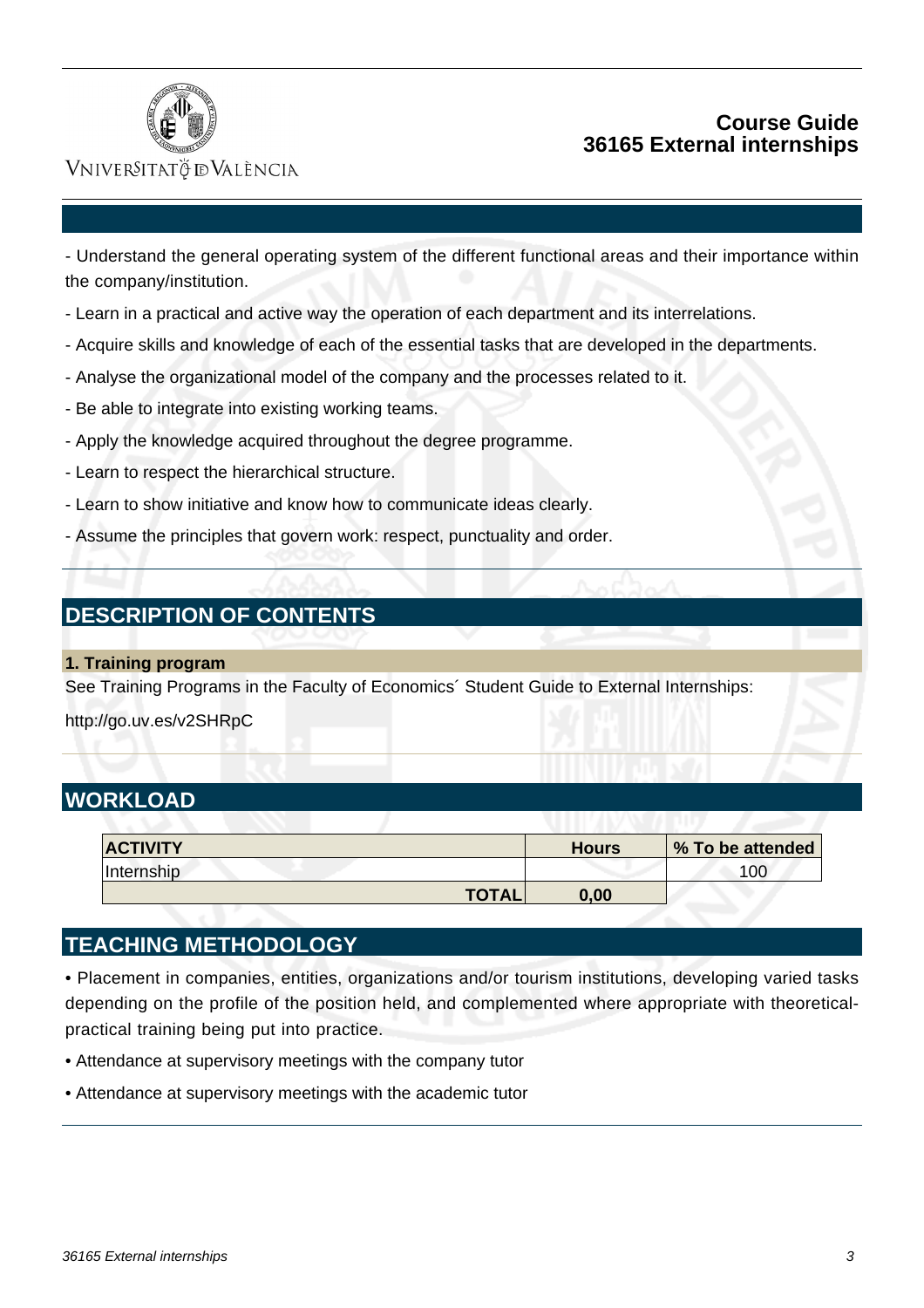

### **Course Guide 36165 External internships**

Vniver§itatğ dValència

# **EVALUATION**

See Evaluation of Placements in the Faculty of Economics´ Student Guide to External Internships:

[https://www.uv.es/econdocs/Practicas/guia/Guia\\_practicas\\_en](https:/www.uv.es/econdocs/Practicas/guia/Guia_practicas_en)

# **REFERENCES**

#### **Basic**

- Castellano:

Guía del estudiante de las Prácticas Externas de la Facultat dEconomia:

https://www.uv.es/econdocs/Practicas/guia/Guia\_practicas\_cs

Real Decreto 592/2014, de 11 de julio, regula la realización de prácticas formativas en empresas e instituciones por parte de los estudiantes universitarios.

Reglamento de Prácticas Externas aprobado por la Junta de Gobierno de la Universitat de València el 26 de junio del 2012, ACGUV 131/2012.

Valenciano:

Guia de l'estudiant de les Pràctiques Externes de la Facultat d'Economia:

https://www.uv.es/econdocs/Practicas/guia/Guia\_practicas\_vl

Real Decreto 592/2014, 11 de juliol, regula la realització de pràctiques formatives en empreses i institucions per part dels estudiants universitaris.

Reglament de Pràctiques Externes aprovat per la Junta de Govern de la Universitat de València el 26 de juny del 2012, ACGUV 131/2012.

Inglés:

Faculty of Economics´ Student Guide to External Internships:

https://www.uv.es/econdocs/Practicas/guia/Guia\_practicas\_en

Royal Decree 592/2014, of July 11, regulates the completion of training placements by university students in companies and institutions.

Regulation of External Internships approved by the Governing Board of the Universitat de València on June 26, 2012, ACGUV 131/2012.

# **ADDENDUM COVID-19**

#### **This addendum will only be activated if the health situation requires so and with the prior agreement of the Governing Council**

Adapting Curriculum Practices to the Covid-19 Pandemic

Following the recommendations of the Vicerectorat d'Ocupació i Programes Formatius it is established:

1. The development of the practices will be adapted, with the maximum possible flexibility, to such an extraordinary situation as the present one.